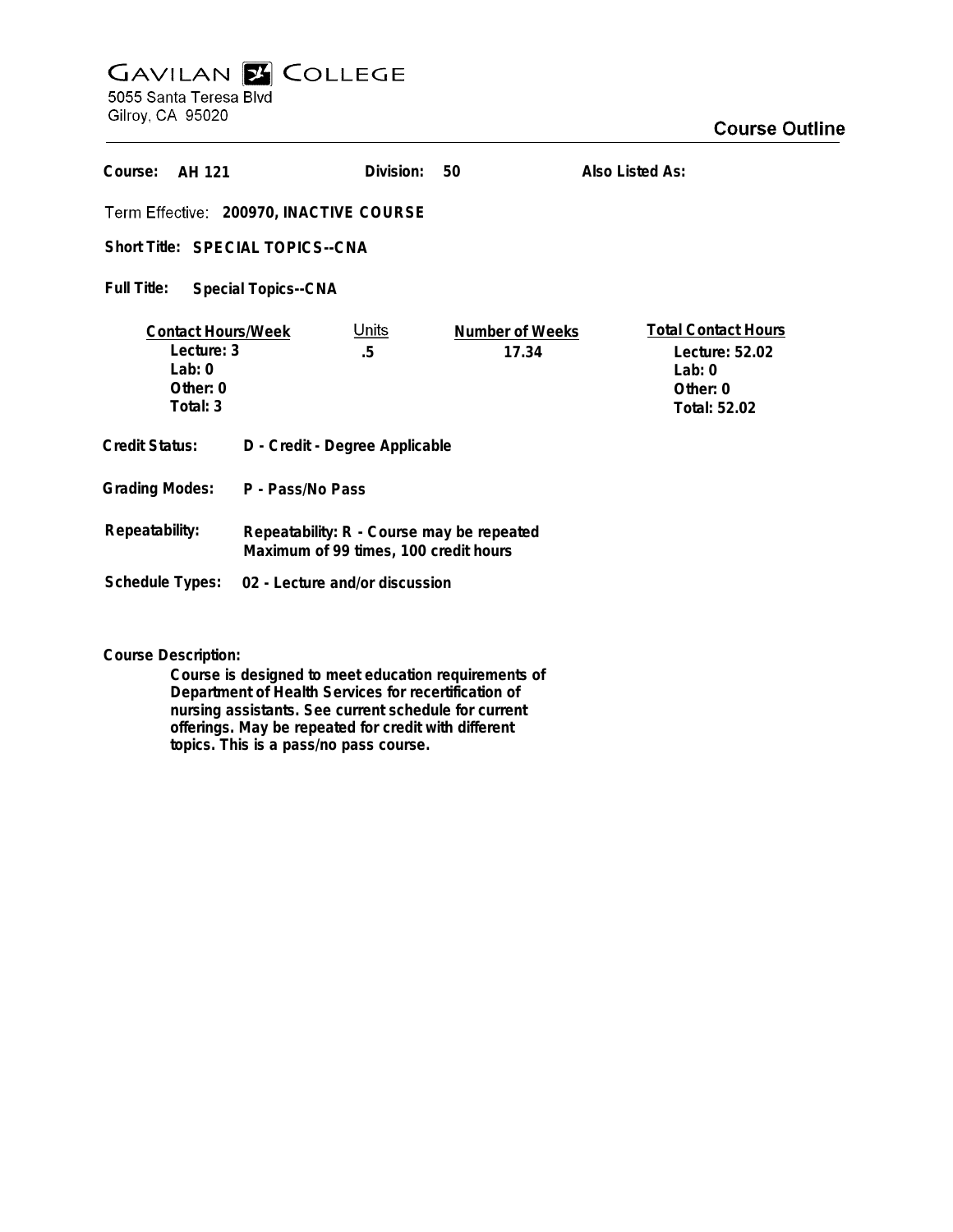**ARTICULATION and CERTIFICATE INFORMATION Associate Degree: CSU GE: IGETC: CSU TRANSFER: Transferable CSU, effective 199830 UC TRANSFER: Not Transferable PREREQUISITES: COREQUISITES: STUDENT LEARNING OUTCOMES: 1. Expand knowledge base, practice clinical thinking skills, describe appropriate clinical interventions. TOPICS AND SCOPE: Inactive Course: 05/11/2009 Inactive Term: Fall 2009 Each offering will consist of 3 three hour topics for a total of 9 hours. Topics are as follows (Outline/Objectives follow) A. Basic Life Suport Tuberculosis--Prevention and Control Isolation Precautions Update B. Chronic Illness--Impact on the Resident Chronic Illness--Impact on the Caregiver Relieving Pain C. Understanding & Supporting Families Improving Guest Relations Reducing Legal Risks D. Common Aging Changes Promoting A Healthy Physical Environment Positive Approaches to Negative Behaviors E. Promoting Respiratory Health Chronic Obstructive Pulmonary Disease Care of the Hypertensive Resident F. Improving Incontinence Improving Movement and Mobility Back Injury Outlines/Objectives for above listed topics. 3 Hours BASIC LIFE SUPPORT A. Identifying cardiopulmonary areas 1. no response; 2. no respirations: cyanosis 3. lack of pulse, nonpalpable carotid pulse 4. dilated pupils 5. EKG changes: ventricular fibrillation B. Responding to the emergency 1. open airway 2. establish breathing via artificial ventilation 3. start cardiac compression 4. use appropriate drugs or other definitive treatment C. Discontinuing resuscitation efforts 1. when circulation and ventilation return 2. when resident is transferred to emergency facility**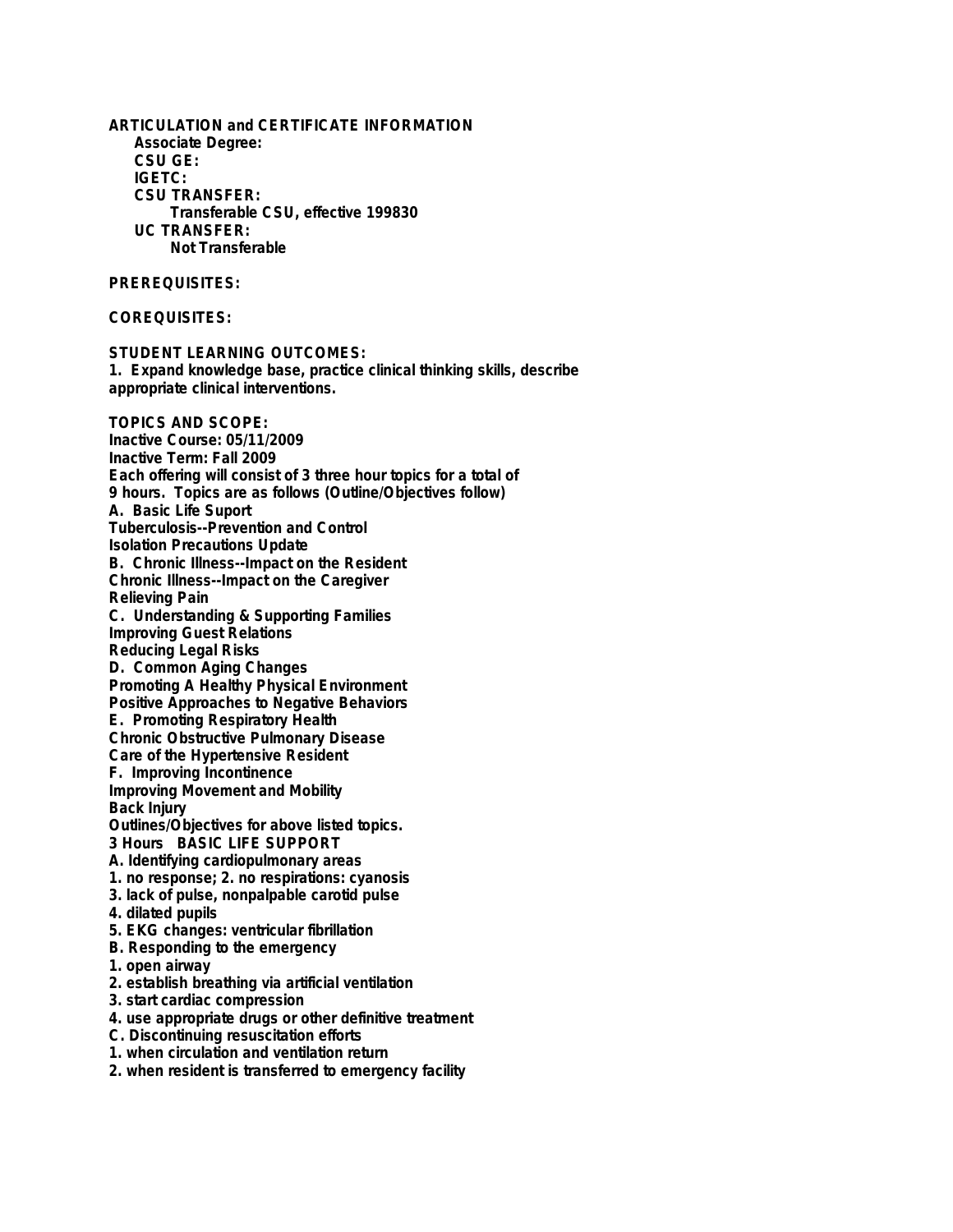**or EMS personnel**

**3. when person resuscitating becomes exhausted**

**4. when resident is pronounced dead**

**D. Postresuscitation care**

**1. IV therapy**

**2. monitoring I-O, airway, general status, complications**

**3. collection of blood samples 4. contact family, clergy**

**4. contact family, clergy**

**E. Documentation**

**1. significant events and corresponding times**

**Objectives: Upon completion the learner will be able to:**

**\* list the signs of cardiopulmonary arrest**

**\* outline the actions to take for CPR**

**\* describe reasons for discontinuing CPR**

**\* discuss postresuscitation care**

**\* list factors that should be documented during CPR**

**3 Hours TUBERCULOSIS: Prevention and Control**

**A. TB incidence**

**1. increasing in general population, particularly**

**among HIV-positive persons**

**2. higher than average incidence among nursing home**

**residents and employees**

**B. Prevention**

**1. good infection control practices**

**2. proper ventilation**

**3. identifying high risk persons**

**C. Assessment**

**1. tuberculin skin testing**

**2. chest x-ray, sputum evaluation**

**3. recognizing symptoms: anorexia, weight loss, cough, weakness, low grade fever, dyspnea, night sweats;**

**symptoms may be altered in elderly**

**D. Control of TB**

**1. preventive therapy for newly positive skin reactions**

**without any other evidence of disease**

**2. antitubercular drugs for treatment of active disease**

**3. good infection control practices**

**4. education of resident, visitors**

**5. general nursing care**

**a) eliminate and prevent infection, b) promote**

**effective breathing, c) assure good nutritional**

**status, d) provide comfort measures**

**Objectives: Upon completion the learner will be able to:**

**\* discuss the incidence of TB among the general population and nursing home residents and staff**

**\* identify conditions that increase the risk of TB**

**\* describe the techniques for assessing for TB**

**\* outline nursing care measures for persons with TB**

**3 Hours ISOLATION PRECAUTIONS UPDATE**

**A. Development of isolation practices**

**1. transition from segregating infected person to**

**treating all people as potentially infectious**

**regardless of known status**

**B. Standard precautions**

**1. replaces former universal precautions and body**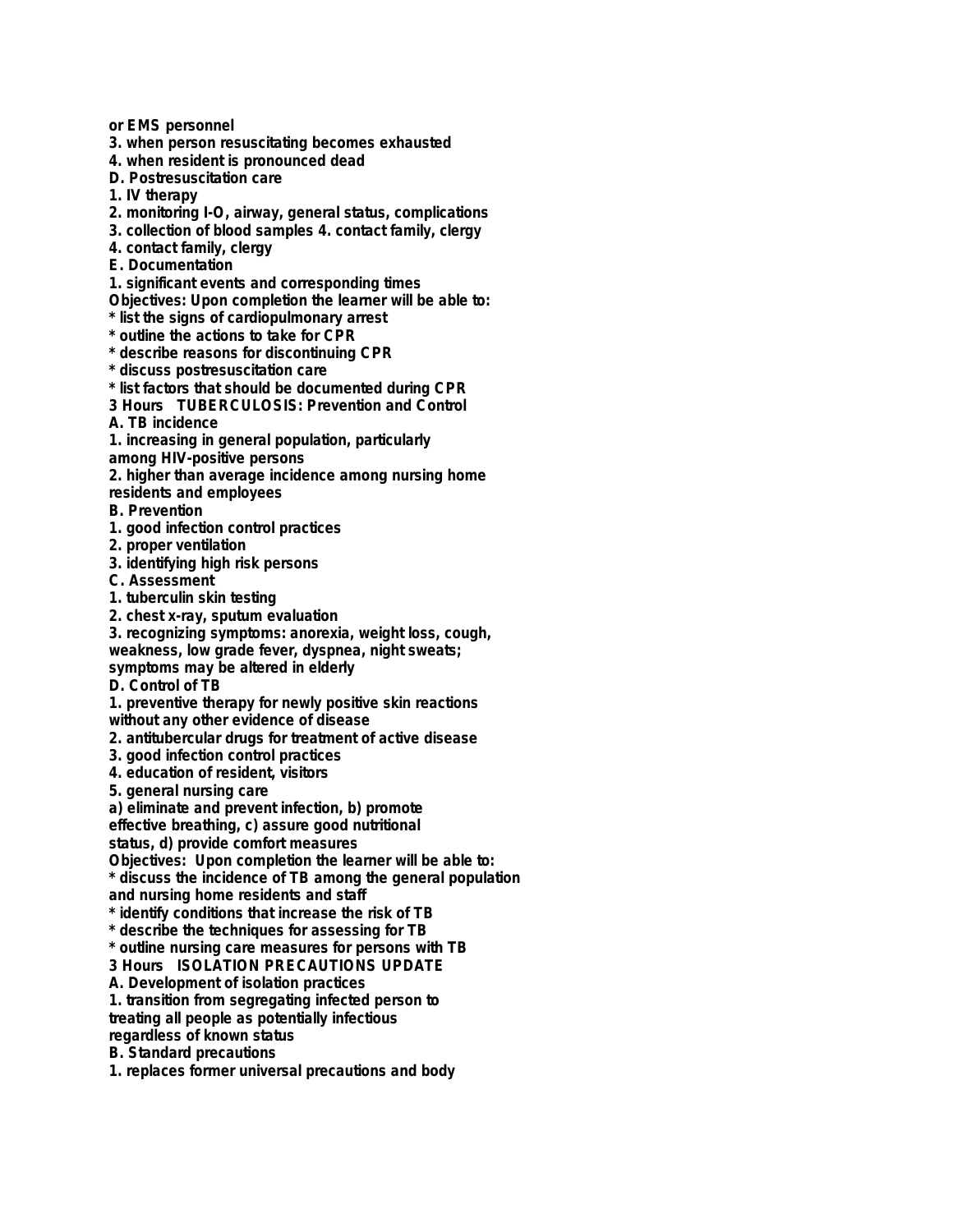**substance isolation**

**2. used for all residents, regardless if they are known**

**to have infection or not**

**3. applies to handling of blood, body fluids, secretions,**

**excretions, nonintact skin, mucous membranes**

**C. Transmission-based precautions**

**1. condenses all former categories of isolation into**

**three categories: a) airborne precautions,**

**b) droplet precautions, 3) contact precautions**

**2. specific measures are used in addition to basic**

**standard precautions**

**Objectives: Upon completion the learner will be able to:**

**\* trace changes in the development of isolation practices**

**\* describe standard precautions**

**\* list special measures that must be taken for**

**transmission-based precautions**

**3 hours CHRONIC ILLNESS--PART I: IMPACT ON THE RESIDENT**

**A. Differences between acute and chronic illness**

**B. Effects of chronic illness**

**1. Impairment: impairment>disability>handicap**

**2. Impact of chronic illness on ADLs**

**3. Pain**

**4. Change in self-concept**

**5. Emotional reactions: denial, anger, bargaining,**

**depression, regression**

**C. Needs of the chronically ill**

**1. Manage illness**

**2. Prevent complications**

**3. Promote independence**

**4. Die with peach, comfort, and dignity**

**Objectives: upon completion the learner will be able to:**

**\* describe the effects of chronic illness on function,**

**self-concept, and mood**

**\* list the needs of the chronically ill**

**\* outline a basic care plan for chronically ill residents**

**3 Hours CHRONIC ILLNESS--PART II: IMPACT ON THE CAREGIVER**

**A. Goal of chronic care**

**1. Manage illness, 2. Promote maximum independence,**

**3. Prevent complications, 4. Provide a peaceful,**

**comfortable and dignified death**

**B. Caregiving issues**

**1. Need for regular reassessment and care plan revision**

**2. Staff as family surrogate**

**3. Promoting high quality of life**

**C. Impact on the caregiver**

**1. Target of resident's reactions**

**2. Grieving about residents**

**3. High stress nature of chronic care nursing**

**4. Need for stress management, care for the caregiver**

**Objectives: Upon completion the learner will be able to:**

**\* describe the differences between acute and chronic care goals**

list some of the unique care needs of the chronically ill

**\* identify risks associated with providing care to**

**chronically ill persons**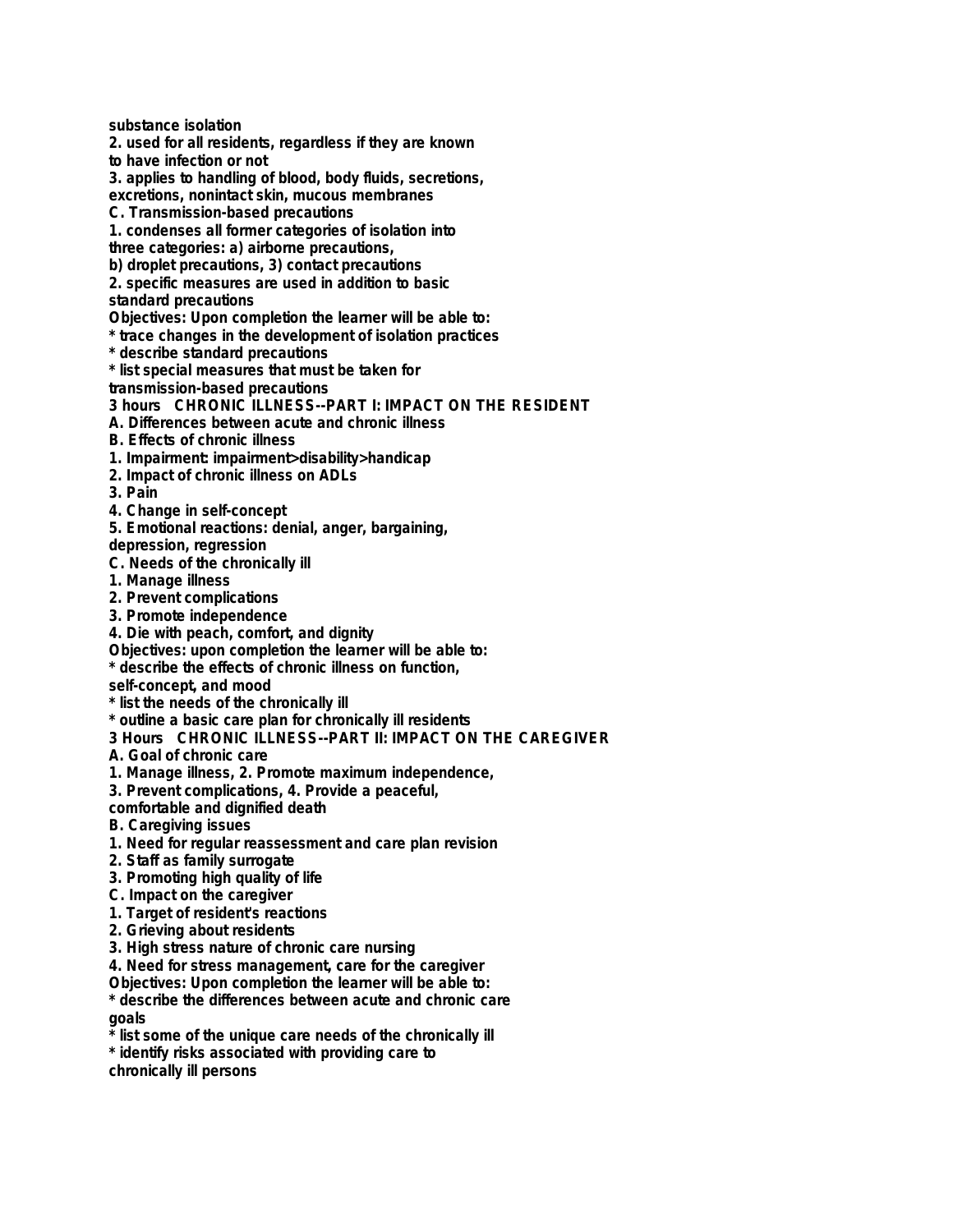**\* discuss measures to manage caregiver stress**

- **3 hours RELIEVING PAIN**
- **A. Types of pain**
- **1. Acute: sudden onset, lasts <3 months**
- **2. Chronic: last >months, intermittent or persistent**
- **3. Somatic: occurs in skin, subcutaneous tissue,**
- **muscles, bones**
- **4. Visceral: originates in organs**
- **5. Referred: sensation in area other than where**
- **primary problem exists**
- **6. Neuralgia: sharp pain along nerve line**
- **7. Causalgia: burning sensation in peripheral nerve**
- **8. Phantom limb: uncomfortable sensation in amputation limb**
- **9. Psychogenic: pain with no or insufficient physical cause**
- **B. Assessing pain**
- **1. History: onset, contributing factors, quality, intensity, pattern, relief measures, resident's**
- **knowledge, effects, meaning**
- **2. Physical examination: appearance, movement, affect, vital signs, palpation**
- **3. Resident's self-assessment: most reliable indicator**
- **of pain**
- **4. Relief measures**
- **a) pharmacologic therapies, b) physical therapies,**
- **c) invasive therapies, d) psychological therapies**
- **Objectives: Upon completion the learner will be able to:**
- **\* differentiate the various types of pain**
- **\* list factors that affect reaction to pain**
- **\* outline areas to include in the assessment of pain**
- **\* identify pharmacologic, physical, invasive, and**
- **psychological measures to manage pain**
- **3 hours UNDERSTANDING AND SUPPORTING FAMILIES**
- **A. Family dynamics**
- **1. functions of the family unit**
- **2. extended and nuclear families**
- **3. differences in family relationships and roles**
- **B. Family dysfunction**
- **1. distancing from relative**
- **2. Manipulation**
- **3. abuse**
- **C. Family reactions to institutionalization**
- **1. depression; 2. anger, 3. powerlessness**
- **4. guilt, 5. denial**
- **D. Measures to assist families**
- **1. Listening to concerns, giving information and**
- **explanations**
- **2. Reassuring that guilt, anger, frustration and other feelings are normal**
- **3. Introducing to staff and other families**
- **4. Encouraging involvement in care, suggesting meaningful activities**
- **5. Informing of incidents and changes in status**
- **6. Investigating complaints**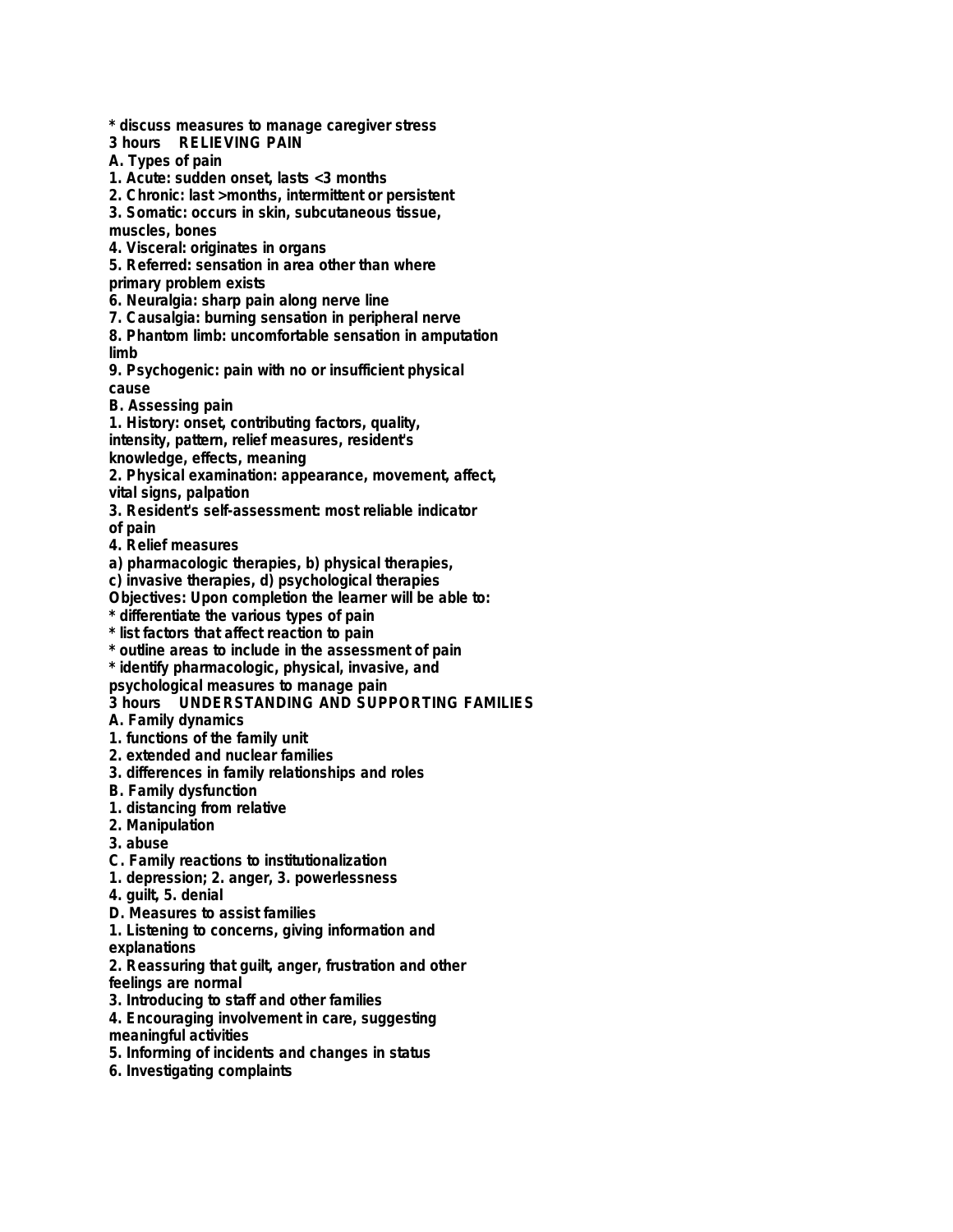**7. Understanding feelings displaced on staff**

**Objectives: Upon completion the learner will be able to:**

**\* list major functions provided by the family unit**

**\* describe various roles that family members may assume**

**\* identify family dysfunction**

**\* discuss reactions that family members may have to the institutionalization of a loved one**

**\* outline various measures staff can take to assist families**

**IMPROVING GUEST RELATIONS** 

**A. Importance of good guest relations to health care facilities**

**1. improve services for residents and families**

**2. promote good reputation and business for facility**

**3. increase job security and satisfaction**

**B. Staff competency**

**1. properly prepared employees**

**2. continuing education to maintain competency**

**3. performance appraisals to identify areas for**

**improvement**

**C. Image**

**1. impression made within first four minutes of**

**personal contact; 45 seconds of telephone contact**

**2. dress style, grooming should reflect professionalism**

**3. body language creates positive & negative impressions**

**4. Image presented by individual employee can cause impression of entire facility**

**D. Communication**

**1. employee statements given tremendous credibility by guests**

**2. Importance of confidentiality**

**E. Courtesy**

**1. goals is to satisfy the customer**

**2. telephone courtesy tips**

**F. Problem-management**

**1. prevent problems from developing when possible**

**2. measures to resolve complaints, problems**

**Objectives: Upon completion the learner will be able to:**

**\* list reasons for health care agencies increasing their**

**interest in guest relations**

**\* discuss how positive images can be created**

**\* outline job behaviors consistent with good guest relations**

**\* describe measures for showing telephone courtesy**

**3 hours REDUCING LEGAL RISKS**

**A. Increased litigation in society and health care**

**B. Path of a lawsuit**

**C. Cost of lawsuit**

**D. Malpractice**

**E. Reporting and recording**

**Objectives: Upon completion the learner will be able to:**

**\* list some of the reasons for the rise in lawsuits**

**\* outline the steps that are followed when a lawsuit is filed**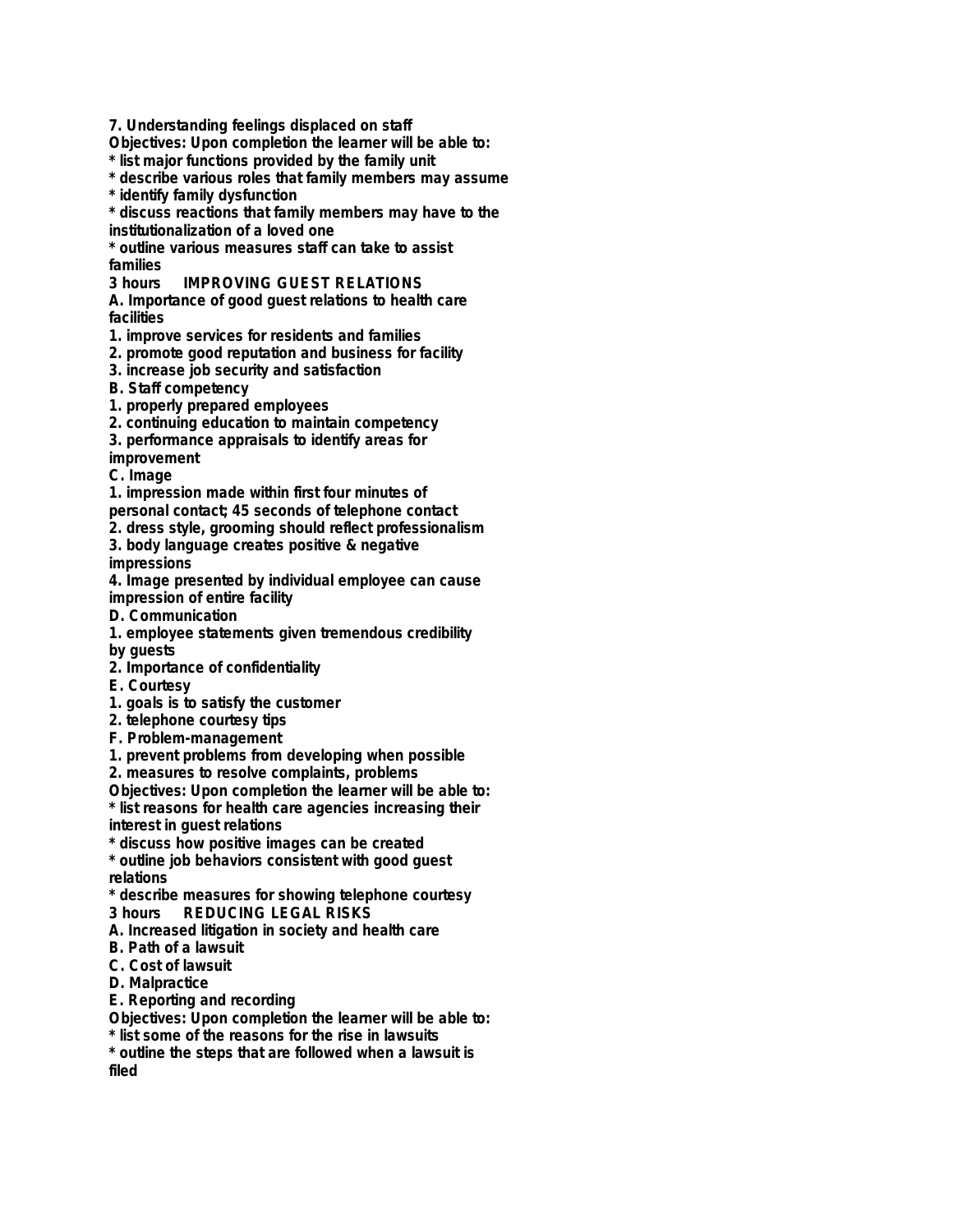**\* describe the costs of a lawsuit**

**\* describe conditions that must exist for malpractice**

**to be proven**

**\* list ways that staff can reduce their risk for malpractice**

**\* discuss sound practices for documentation**

**COMMON AGING CHANGES** 

**A. Cardiovascular system**

**B. Respiratory system**

**C. Gastrointestinal system**

**D. Genitourinary system**

**E. Musculoskeletal system**

**F. Neurological system**

**G. Integumentary system**

**H. Mental status**

**I. Aging is an individualized process**

**Objectives: upon completion the learner will be able to:**

**\* list the major age-related changes in each body system**

**\* differentiate normal from abnormal mental function in late life**

**\* describe ways to compensate for age-related changes**

**\* identify major health problems that are of increased**

**risk in late life PROMOTING A HEALTHY PHYSICAL ENVIRONMENT** 

**A. Impact of advanced age**

**B. Cognitive impairments**

**C. Physical impairments**

**D. Physical considerations**

**Objectives: upon completion the learner will be able to:**

**\* describe how age-related changes affect environmental factors**

**\* list considerations for environments for cognitively impaired residents**

**\* state examples of modifications that can make the environment functional for residents who have physical impairments**

**\* describe the impact of light, color, sounds, scents and temperature on health and function**

**\* discuss actions nursing staff can take to improve the facility environment for residents**

**3 Hours POSITIVE APPROACHES TO NEGATIVE BEHAVIORS**

**A. Negative or problem behaviors**

**B. Potential causes of behavioral problems**

**C. Nursing actions**

**Objectives: upon completion the learner will be able to:**

**\* describe behavioral problems that residents can**

**demonstrate**

**\* list causes of behavioral problems**

**\* discuss nursing actions that can prevent or reduce negative behaviors**

**3 Hours PROMOTING RESPIRATORY HEALTH**

**A. Advanced age and respiratory health**

**B. Prevention of respiratory problems**

**C. Detection of respiratory problems**

**D. Common respiratory conditions**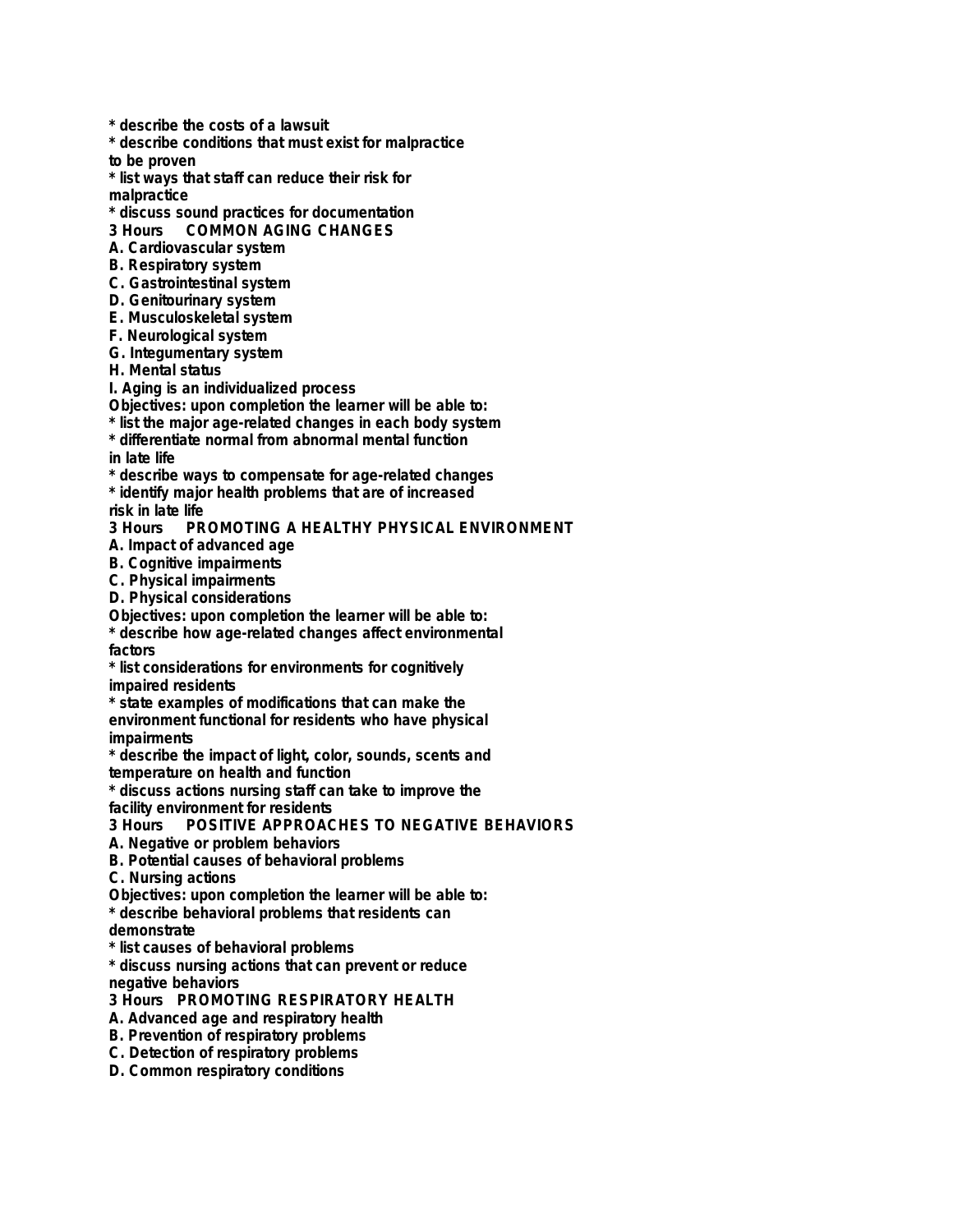**Objectives: upon completion the learner will be able to:**

- **\* list the effects of aging on respiratory health**
- **\* discuss measures that aid in preventing respiratory prob.**
- **\* list signs of respiratory illness**

**\* describe common respiratory conditions of long-term care residents**

**3 Hours CHRONIC OBSTRUCTIVE PULMONARY DISEASE**

- **A. Scope of COPD**
- **B. Causes**
- **C. Signs and symptoms**
- **D. Assessment**
- **E. Care Plan**

**Objectives: Upon completion the learner will be able to: \*discuss the scope of the problem of COPD**

**\*list major causes of COPD**

**\*identify the diseases categorized as COPD**

**\*recognize signs and symptoms of emphysemas and chronic bronchitis**

**\*describe the basic care plan for the resident with COPD**

- **3 Hours CARE OF THE HYPERTENSIVE RESIDENT**
- **A. Definition of hypertension**
- **B. Types and causes**
- **C. Preventive measures**
- **D. Assessment**
- **E. Treatment**

**Objectives: Upon completion the learner will be able to:**

**\* list the types and causes of hypertension**

**\* describe measures to reduce the risk of hypertension**

**\* outline measures to assess blood pressure and identify hypertension**

- **\* discuss measures helpful in reducing high blood pressure**
- **3 Hours IMPROVING INCONTINENCE**
- **A. Normal bladder elimination**
- **B. Assessment**
- **C. Types of incontinence**
- **D. General Care measures**
- **E. Behavioral approaches**
- **F. Other approaches**

**Objectives: Upon completion the learner will be able to:**

- **\* describe normal bladder elimination**
- **\* list factors to assess in the incontinent resident**
- **\* discuss the different types of incontinence**
- **\* describe nursing actions to assist incontinent residents**
- **3 Hours IMPROVING MOVEMENT AND MOBILITY**
- **A. Causes of impaired movement**
- **B. Effects of immobility**
- **C. Nursing actions**
- **Objectives: Upon completion the learner will be able to:**
- **\* list the causes of impaired movement**
- **\* describe the effects of immobility**

**\* outline nursing actions to prevent and minimize the**

- **risks associated with immobility**
- **3 Hours BACK INJURY**
- **A. Scope of problem**
- **B. Risk factors**